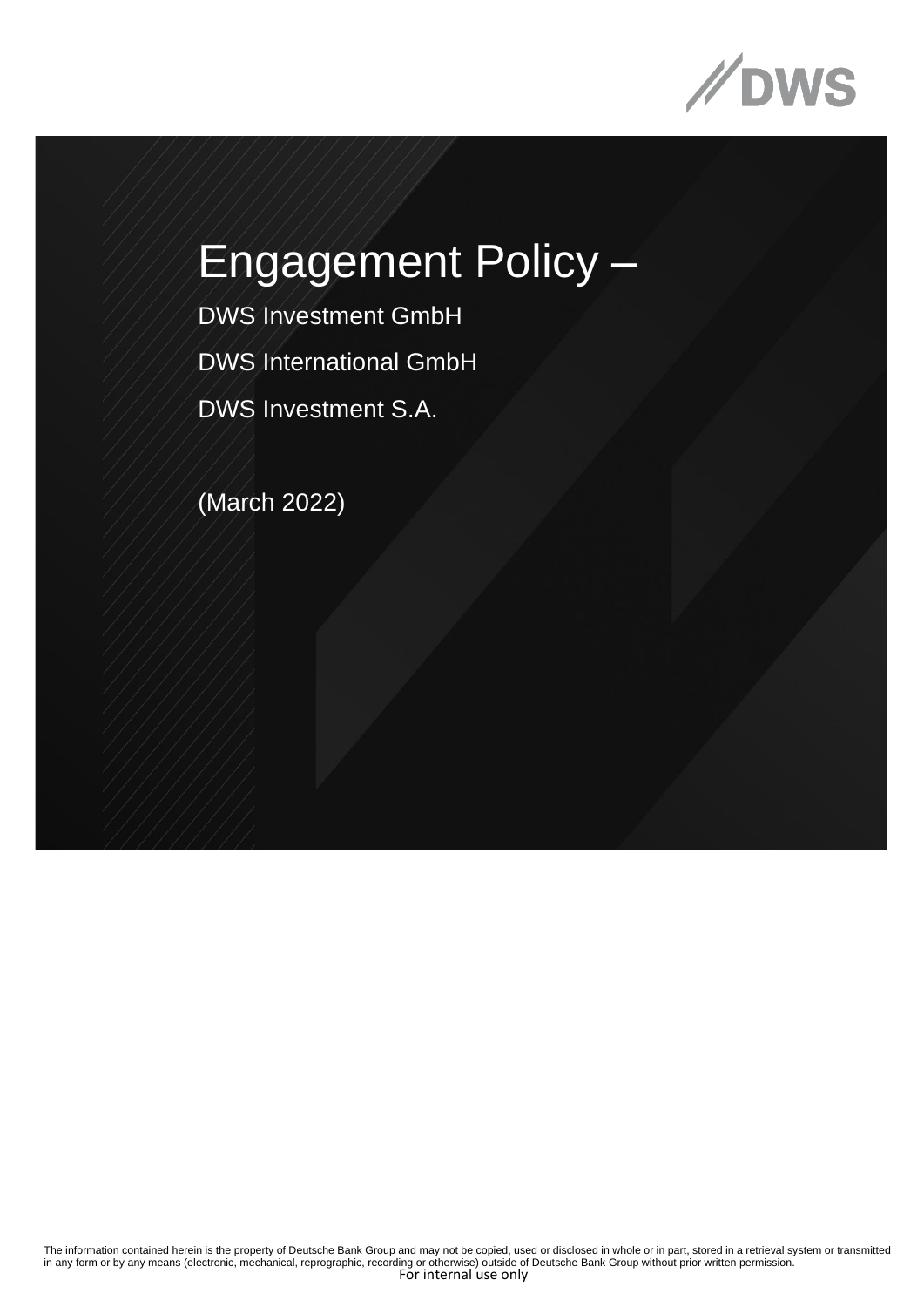

**Engagement Policy**<br>DWS Investment GmbH, DWS International GmbH, DWS Investment S.A.

# **Table of Contents**

| 1.   |                                                                                        |  |  |
|------|----------------------------------------------------------------------------------------|--|--|
| 2.   |                                                                                        |  |  |
| 2.1. |                                                                                        |  |  |
| 2.2. |                                                                                        |  |  |
|      |                                                                                        |  |  |
|      |                                                                                        |  |  |
| 2.3. |                                                                                        |  |  |
| 3.   |                                                                                        |  |  |
| 3.1. |                                                                                        |  |  |
| 3.2. |                                                                                        |  |  |
| 3.3. |                                                                                        |  |  |
|      |                                                                                        |  |  |
|      |                                                                                        |  |  |
|      |                                                                                        |  |  |
| 4.   |                                                                                        |  |  |
| 4.1. |                                                                                        |  |  |
| 5.   |                                                                                        |  |  |
| 5.1. | Exposure to the same investee company in particular fixed income and equity investment |  |  |
|      |                                                                                        |  |  |
| 6.   |                                                                                        |  |  |
| 7.   |                                                                                        |  |  |
| 8.   |                                                                                        |  |  |
| 9.   |                                                                                        |  |  |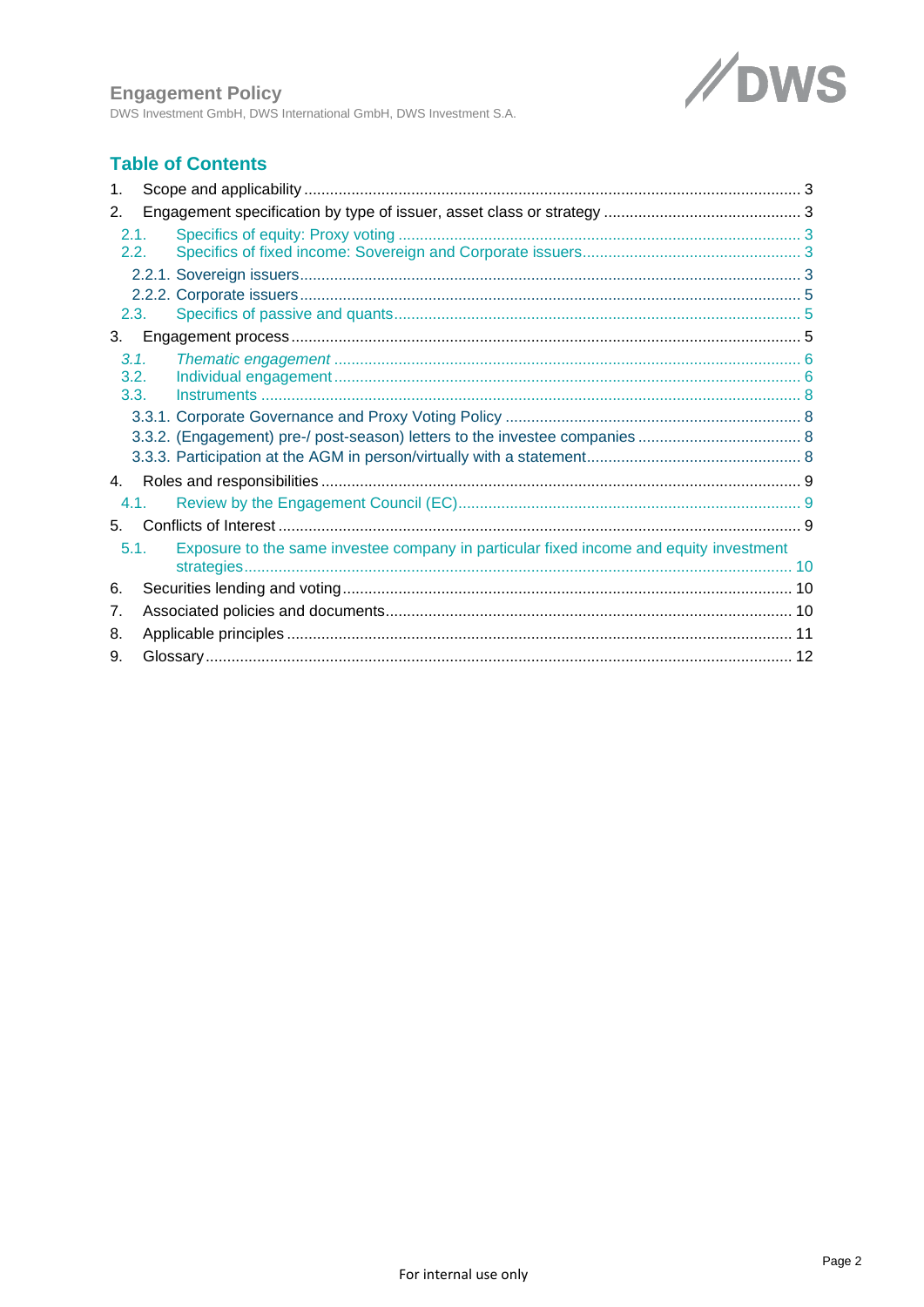

# <span id="page-2-0"></span>**1. SCOPE AND APPLICABILITY**

This document addresses DWS Investment GmbH's, DWS International GmbH's and DWS Investment SA's aligned approach under a harmonized engagement regime delegated and provided by DWS Investment GmbH as a service provider to DWS International GmbH and DWS Investment SA to active ownership practices, in particular how we engage with investees. Specifically, it sets out types and methods of engagement, escalation strategies, expectations towards communication with the relevant parties, as well as transparency requirements with regards to reporting, recording and monitoring.

The objective of the Engagement Policy (in the following referred to as 'Policy') is to establish a strategic framework to fulfil the fiduciary and stewardship duties acting in our clients' best interests by engaging in a two-way dialogue with investee companies on strategy, financial performance, risk, capital structure and relevant corporate governance, environmental, social and impact topics. This Policy applies to our equity and fixed income assets we hold in funds offered and mandates managed, with delegated voting authority, by any of the above-mentioned entities. No single set of guidelines or procedures can address every situation, but every effort is made to identify specific action steps.

In this Policy, we define our requirements according to the following topics. Firstly, we describe the types of engagement and issues to engage on followed by the engagement prioritization, process and escalation with the restriction of collusion with third parties and generally all practices that could potentially be viewed as acting in concert. Further, this policy contains information on communication to the Investment Platform and impact on decision making. Next, we describe behaviour in special situations, e.g. conflicts of interest, security lending. Lastly, documenting, monitoring (type and frequency) and reporting conclude the components of engagement covered in this document.

For the avoidance of doubt, all engagement processes that could potentially be viewed as "Acting in concert", such as collusion with third party stakeholders, are not in line with this Policy and need to be clearly avoided, taking relevant local regulations into consideration.

# <span id="page-2-1"></span>**2. ENGAGEMENT SPECIFICATION BY TYPE OF ISSUER, ASSET CLASS OR STRATEGY**

# **2.1. Specifics of equity: Proxy voting**

<span id="page-2-2"></span>In the case of engagements in equities, we apply our standard engagement approach as explained in section 3. However, within the equity asset class we count with additional tools to our engagement process, that just specific to equities and cannot be used by our fixed income engagements. We are speaking, very specifically about the execution of our votes and the filing or support of shareholder resolutions. Proxy voting and raising concerns at the AGM is one of the most "visible" forms of engagement.

DWS votes for all holdings on the core list (the focus for the issuers on this list is on core corporate governance values and broader environmental and social issues) including those of passively managed portfolios. For funds holding equity investments, an exercise of the associated voting rights shall take place at the companies' meetings whenever possible keeping the specifics of every jurisdiction into consideration (e.g. Power of Attorney markets, etc.). Our Corporate Governance Center has a dedicated process and voting guidelines on how we vote, reasoning for support /abstain / counter a vote. For more information, please refer to our Corporate Governance & Proxy Voting Policy

# <span id="page-2-3"></span>**2.2. Specifics of fixed income: Sovereign and Corporate issuers**

### <span id="page-2-4"></span>**2.2.1. Sovereign issuers**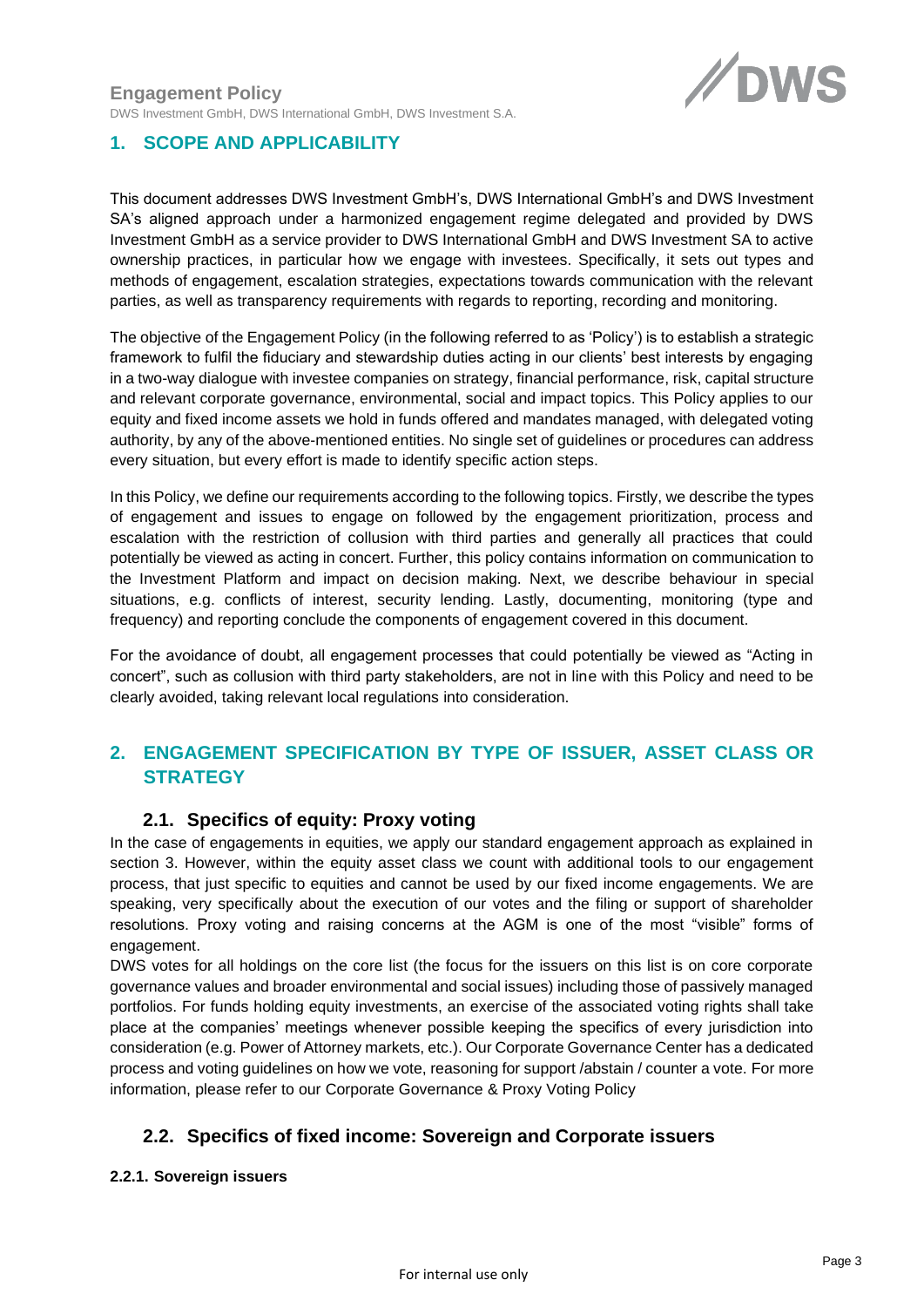

DWS Investment GmbH, DWS International GmbH, DWS Investment S.A.

Although the desired impact for change of sovereign issuers behavior may not be achieved, DWS holds a responsibility to engage beyond its public equity holdings.

The goal of our engagements is to motivate sovereigns and other stakeholders (e.g. supranational development banks) to improve a country's sustainability performance and transformation towards longterm orientation.

In case of green, social or sustainability bond programs in place, DWS wants to understand the environmental/social risks and expected benefits of the issuance to ensure the investment is appropriate for our clients, and to promote better sustainability practices and public reporting on the use of proceeds.

Monitoring material ESG factors for change is an integral part of DWS' holistic sovereign analysis approach with respect to: assessing growth, quality of growth, debt sustainability, issuer/security valuation. Accordingly, DWS' engagement activities also include sovereigns with the aim of improving issuers' ESG disclosure and eventually call for change. Such conversations help us enhance risk assessments and help sovereign issuers understand investors' increasing focus on ESG factors when assessing their debt.

The dialogue process is based on two pillars, a direct and an indirect one: 1) direct contact with the government institutions including state-owned corporates and 2) indirect contact through non-issuer stakeholders.

Regarding engagements with Government officials and compared to corporates, the points of contact for sovereigns are less clearly defined, ranging from a country's debt management office over the Finance Ministry/Treasury and the Central Bank to - in some cases – newly founded ministries in charge of climate/sustainability related topics. If necessary, DWS also approaches syndicates/originators to inform sovereign issuers about investors' increased interest in ESG topics during conversations. Furthermore, in order to make our engagement efforts less dependent on legislative terms, we additionally involve non-issuer stakeholders like e.g. development banks which usually have more comprehensive access to sovereigns. Multinational and local companies are also a good point of contact when it comes to the topic of business environment. Furthermore, where legally feasible we may consider collaborative engagements with other investors, ideally coordinated by bodies like the World Bank, IIGCC, PRI, CDP, etc.

Engagement with all stakeholders takes place during issuer roadshow meetings, one-on-one meetings roundtables, conferences, calls, virtual meetings or country research trips.

In the case of sovereigns, governance often forms the focus of considerations and conversations given its broad impact on social and environmental developments. However, we also explicitly turn our attention to environmental and social/human rights issues.

In this context, our prioritization process criteria are focused on

- 1. United Nations Sustainable Development Goals (SDGs): Sovereigns' performance according to the SDGs are a natural starting point for discussions with issuers and non-issuer stakeholders
- 2. Environmental sustainability and climate change: Sovereigns' commitment to the Paris Agreement, nationally determined contributions (NDC) and climate actions already in place are key
- 3. Social themes: Degree of freedom of a country, human rights violations and latent controversies also play an important role for us. Further social topics also include the structure of the labor market, public spending on health care, etc

In addition, DWS plans to meet with NGOs and members from civil society to get a more holistic view of the developments in the respective country.

#### **State-owned entities (corporates and agencies)**

Our engagement approach towards both state-owned and non-state-owned entities is similar in terms of engagement topics (please refer to sections on equity and corporates).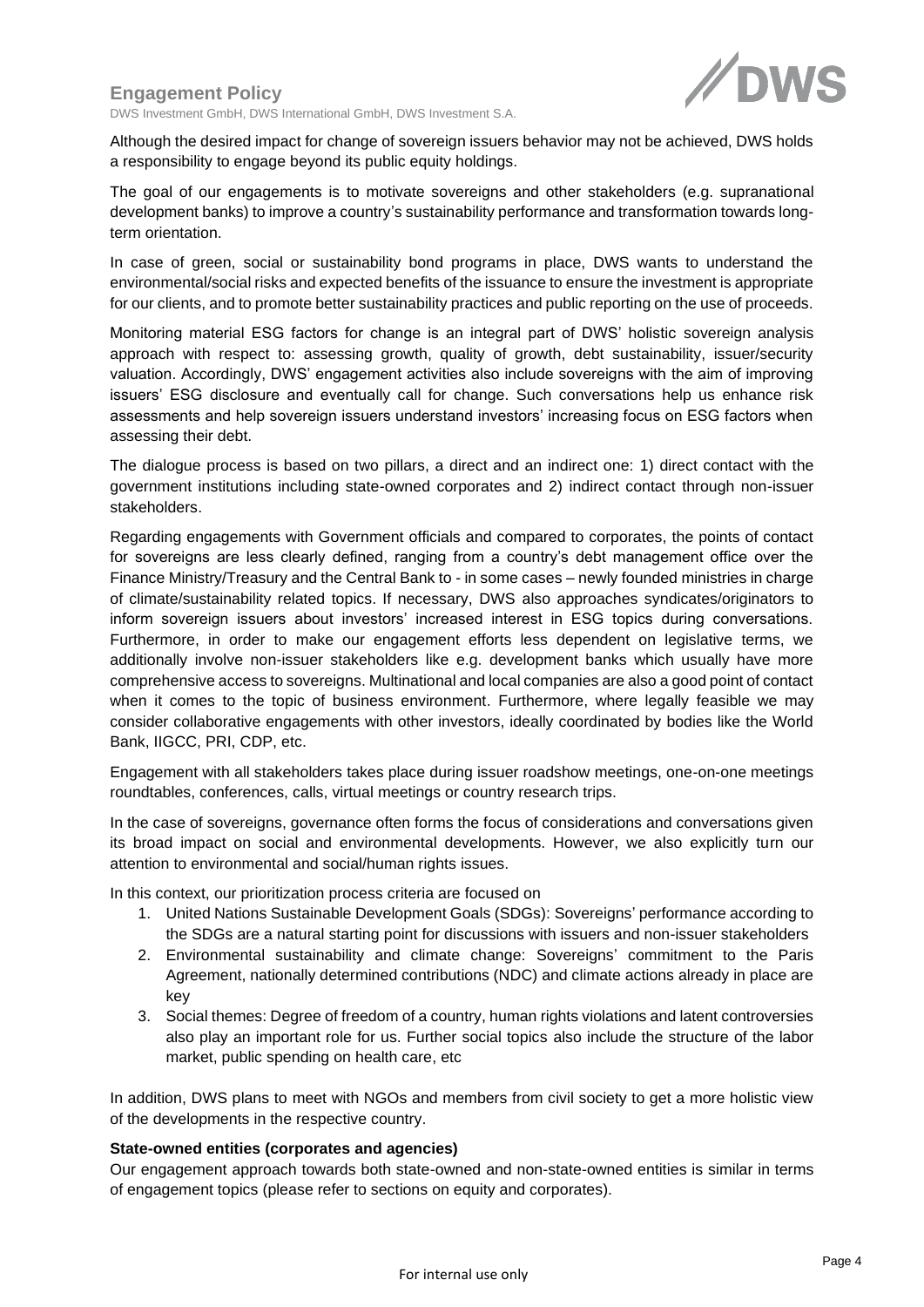$\mathscr{N}$ r

DWS Investment GmbH, DWS International GmbH, DWS Investment S.A.

However, expectations about responsiveness of issuers and the process of change are different. Stateowned entities are significantly dependent on the respective government, with the latter having a controlling interest in the unit. This results in limited flexibility of the state-owned entity with respect to actions and setting the corporate strategy.

As the issuers might point back to government on certain engagement topics, our strategy is to involve the relevant government body/ministry in charge, in order to make our views and concerns heard. We engage with sovereigns and state-owned entities according to internally defined criteria .

#### <span id="page-4-0"></span>**2.2.2. Corporate issuers**

DWS' motivation also to engage as fixed income investor is that ESG factors can affect the investment performance just as much as of equity, at issuer, sector, geographic and system level. The engagement with debt issuer helps the engagement lead to better understand the issues of the company, e.g. to improve the disclosure on relevant ESG information, to influence the issuer's management of specific ESG risks or value creation as well as to mitigate any upcoming financial risk and to improve positive outcomes from their investments. Additionally, by engaging the engagement lead needs to encourage the commitment of the issuer to bond sustainability standards, such as the Green Bond Principles or the SDGs. Finally, given the importance of bond markets as vital source of capital, engagement also helps companies maintain a loyal base of creditors – particularly if issuers have regular refinancing plans.

The materiality of ESG factors for bond investors can affect the bond performance on four different levels. Firstly, ESG can affect the specific bond issuer. Secondly, ESG can affect an entire industry or region, e.g. due to regulatory or technological changes. In addition, multi-sector/systemic risk can increase due to ESG factors; e.g. stranded assets. Lastly, indirect exposure, e.g. resource scarcity can lead to pricing pressure and rise in the cost of capital.

Consequences of ESG risks for bond instruments are associated with potential spread widening, credit rating downgrade or eventually default. An effective engagement is determined by size of the investment and investor, credit quality, if the debt is public or privately placed, issuer's expectation to return to the market, general market conditions, issuer awareness of ESG issues and regional and cultural differences.

While bondholders might have limited access to senior management and no formal way of communication like attending AGMs, other opportunities to engage with issuers are taken: conferences, investor calls, roadshows, and eventually collaborative initiatives. At DWS, the engagement lead needs to measure effectiveness by developing objectives to ensure that they are robust and send a consistent message to issuers. Possible objectives could be developing human rights policy, defining CO2 targets or committing to SBTi.

Without a vote, debt holders have limited leverage with companies on a day-to-day basis but when DWS has material holdings, DWS can meaningfully influence ESG practices of companies through issuer engagement. Our guidelines for engagement with fixed income issuers broadly follow the engagement guidelines for equity holdings outlined in this policy. For corporate debt, there is a crossover to stewardship as it relates to corporate bonds and equities, DWS considers a similar engagement approach to such debt issues as to equity ones. This allows DWS to use expertise from equity engagement for debt engagement.

### **2.3. Specifics of passive and quants**

<span id="page-4-1"></span>Our engagement framework applies to issuers which are held in our active and passive portfolios.

### <span id="page-4-2"></span>**3. ENGAGEMENT PROCESS**

Our engagement activity is based on the objective to improve the behavior of an issuer. We have a clear commitment to active ownership, and we do not outsource any engagement activities to an external engagement service provider. An engagement activity refers to purposeful interactions between the investor and current or potential issuers to influence or identify the need to influence on matters such as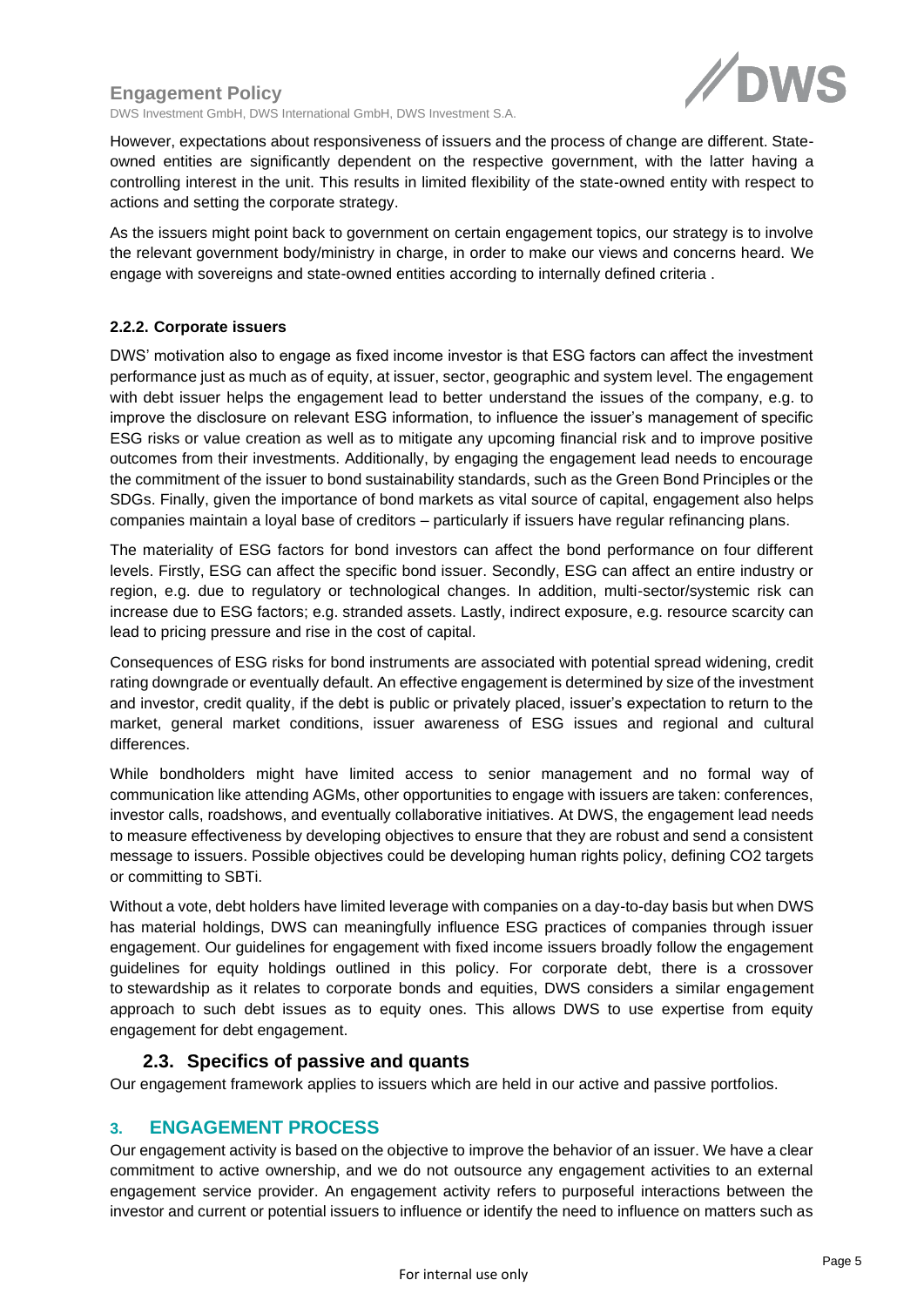

DWS Investment GmbH, DWS International GmbH, DWS Investment S.A.

strategy, financial and non-financial performance, risk, capital structure, social and environmental impact as well as corporate governance including disclosure, culture and remuneration.

We differentiate between several types of engagements: Individual engagement, including participation at the AGM vs thematic engagement, and participation in initiatives driven collaborative engagement, where legally feasible.

The following process will be mostly relevant for sizeable active and passive investments. For other nonissuer engagements (e.g. index provider, NGOs, public policy, etc.) the process may vary as DWS has no voting rights and broader negative externalities which could cause inefficiencies within the financial market would be addressed.

In the following, a short overview of the different forms of engagement and respective instruments at DWS will be provided. More detail on each engagement type can be found in the following subchapters. DWS uses the following engagement types to approach issuers. **Issuer Individual engagement** is the most common form of engagement and includes direct communication with representatives of the investee, either active (DWS approaches first) or reactive. Mostly conducted by issuer meetings (virtual or in-person) and direct dialogue.

**Thematic engagement**, in contrast, targets a universe of issuers where a concentration of high potential risk (according the "principal adverse impacts", SDG obstructers, etc..) around a specific theme appears. Potential themes are climate change, human rights, gender and diversity, ethics and controversies.

Another form of engagement is **collaborative engagement** where we, jointly with other investors, communicate with other stakeholders where it is permitted by law and regulation, for example in form of initiatives. This type of approach is used in rare occasions (i.e. Climate Action 100 + initiative) due to "acting in concert" regulation. Lastly, as mentioned in chapter "Specifics of Equity", proxy voting and presence at AGM is a form of engagement in the case of equity investors where DWS uses its voting rights in ballot proposals, votes for/against management or to support shareholder proposals. Besides, DWS also shows presence at AGM and voices its opinion publicly via media.

### *3.1. Thematic engagement*

<span id="page-5-0"></span>Thematic engagement centers on topics that are relevant for several sectors and target a universe of issuers, aiming to understand existing practices and a concentration of a potential risk around a specific theme, promote better practices, recommend improvements and measure progress on engagement themes that might be "emerging" or are already well established and understood. For emerging themes, the objective is to raise awareness among issuers and highlight best practices. For established themes, we target specific outcomes over a course of several years for engagement.

### **3.2. Individual engagement**

<span id="page-5-1"></span>We distinguish our engagement in active vs reactive engagement. The former is the case if engagement lead of DWS initiates the process and approach the issuer based on identification criteria which would initially be specific issues related to i.e. the business strategy and/or sustainability risks<sup>1</sup>. In case, the issuer seems to use best practices and to take advantage of any opportunities in the ESG area, these opportunities could be also addressed, to foster similar actions in other peers. Reactive engagement occurs where the investee company approaches DWS and asks for engagement and/or offers an opportunity to discuss relevant AGM- or financial or non-financial -related topics. In a second step, DWS considers whether engagement is suitable and necessary from an investment and ESG perspective.

In general, DWS groups engagement activities with issuers into three categories: "core", "focus" and "strategic" engagements based on our identification and prioritization process. We have a distinct framework for the selection of core for proxy voting activities as well as for focus and strategic companies

<sup>&</sup>lt;sup>1</sup> For a definition, please refer to the [final BaFin Guidance notice](https://www.bafin.de/SharedDocs/Downloads/EN/Merkblatt/dl_mb_Nachhaltigkeitsrisiken_en.pdf?__blob=publicationFile&v=5) as well as DWS internal policy on Sustainability Risk management (on the policy portal)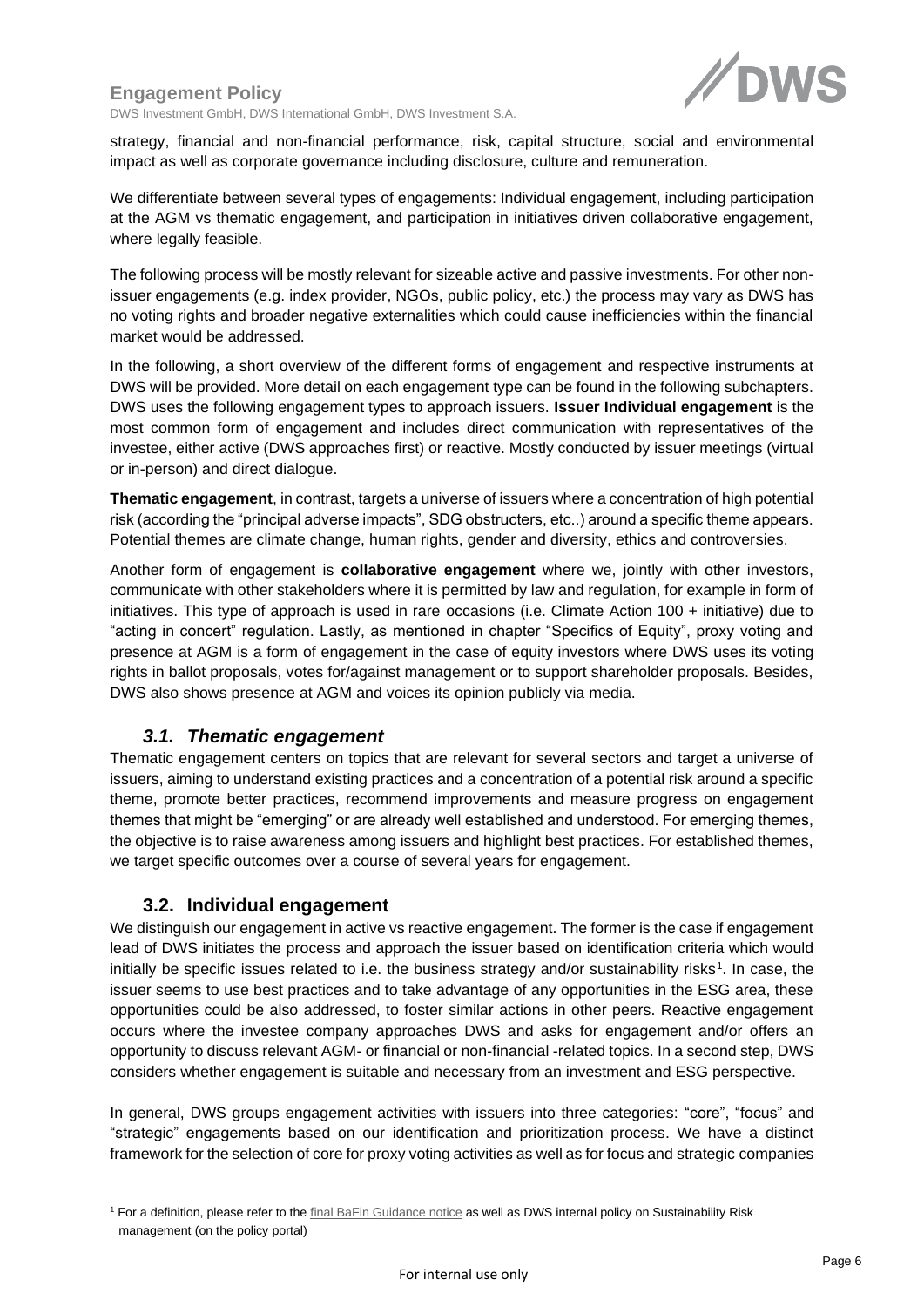DWS Investment GmbH, DWS International GmbH, DWS Investment S.A.



#### for engagements.

.

The engagement lead is ultimately responsible for every step of the engagement process and is accountable for the achievement of sustainability outcomes.

Once the key issues have been identified and analyzed, the engagement lead decides which topics will be prioritized for engagement, linking them to a sub-area of engagement and appropriate KPI which, if available, will be linked to a specific target SDG and PAI (principal adverse impact indicator). Timeline for the achievement of every targeted KPI need to be specified and documented in the engagement database. Changes to the priority topics for engagement may be made based on market and issuer developments. Additionally, it should be specified the value of those KPIs (if it is a qualitative or a quantitative KPI) at the time the first engagement activity start. With this approach we aim to measure the impact of our engagements based on targeted financial and non-financial KPIs as well as SDGs/PAIs.

In case we may have opposite targets for the engagement activity from the fixed income and equity side, the engagement lead will communicate it to the Engagement Council, who decides on the establishment of two engagement leads for the engagement with that specific issuer.

The Engagement Council will review the engagement reports and inviting the respective engagement lead to join the discussion. The EC may give recommendations on e.g. priorities setting, specific KPIs, timelines and mapping to SDG and PAIs, etc., if necessary.

The engagement activity will be conducted via a meeting (in person or virtual for the foreseen top engagement priorities) and if necessary, via an E-mail to the issuer´s representatives for additional issues and/ or to communicate additional disclosure.

The engagement lead or deputy is responsible to **document information** on engagement activity in the **engagement database** The Engagement Lead will monitor the progress of the issuer on the determined targets/ KPI`s on an ongoing basis based on external information and engagement activity.

The Engagement Council as a governance body will monitor the process, milestones or potentially trigger an escalation process, if applicable.

DWS entities in scope use the SDGs [\(https://sdgs.un.org/goals\)](https://sdgs.un.org/goals) as a framework to identify sustainability outcomes, as well as financial and ESG risks and opportunities for a particular sector and issuer and hence deducts key engagement priorities, targets and timelines for the discussion with the issuers.

. DWS aims to accelerate the achievement of the Agenda 2030 for Sustainable Development and reduce negative impacts on the environment and society (PAIs) and contribute to develop further issuers in key SDG areas. Nevertheless, DWS acknowledges that the SDGs were not originally designed for investors and therefore, the granularity of the mapping of the SDGs to the engagement topics might differ caseby-case.

Through the enhanced engagement database and more granularity on targets and timelines, we are enable to provide a more detailed reporting on our engagement activities and efficient sharing of information. Results and key information are accessible for analysts to review their investment recommendation and for PMs to re-assess their investment positioning.

DWS aims to constantly measure the outcome of the engagement with issuers case-by-case. In case that the concerns have not been sufficiently addressed, the company is not responsive or fails to meet our expectations within the regular engagement process or regarding the reporting of ESG and other sustainability topics, DWS will consider the escalation of the engagement in the best interest of DWS and its clients.

When assessing whether an investee should be escalated by the engagement lead to the Engagement Council or escalated by the Engagement Council based on the results of its monitoring process, we consider how the company has responded towards meeting our engagement issues addressed via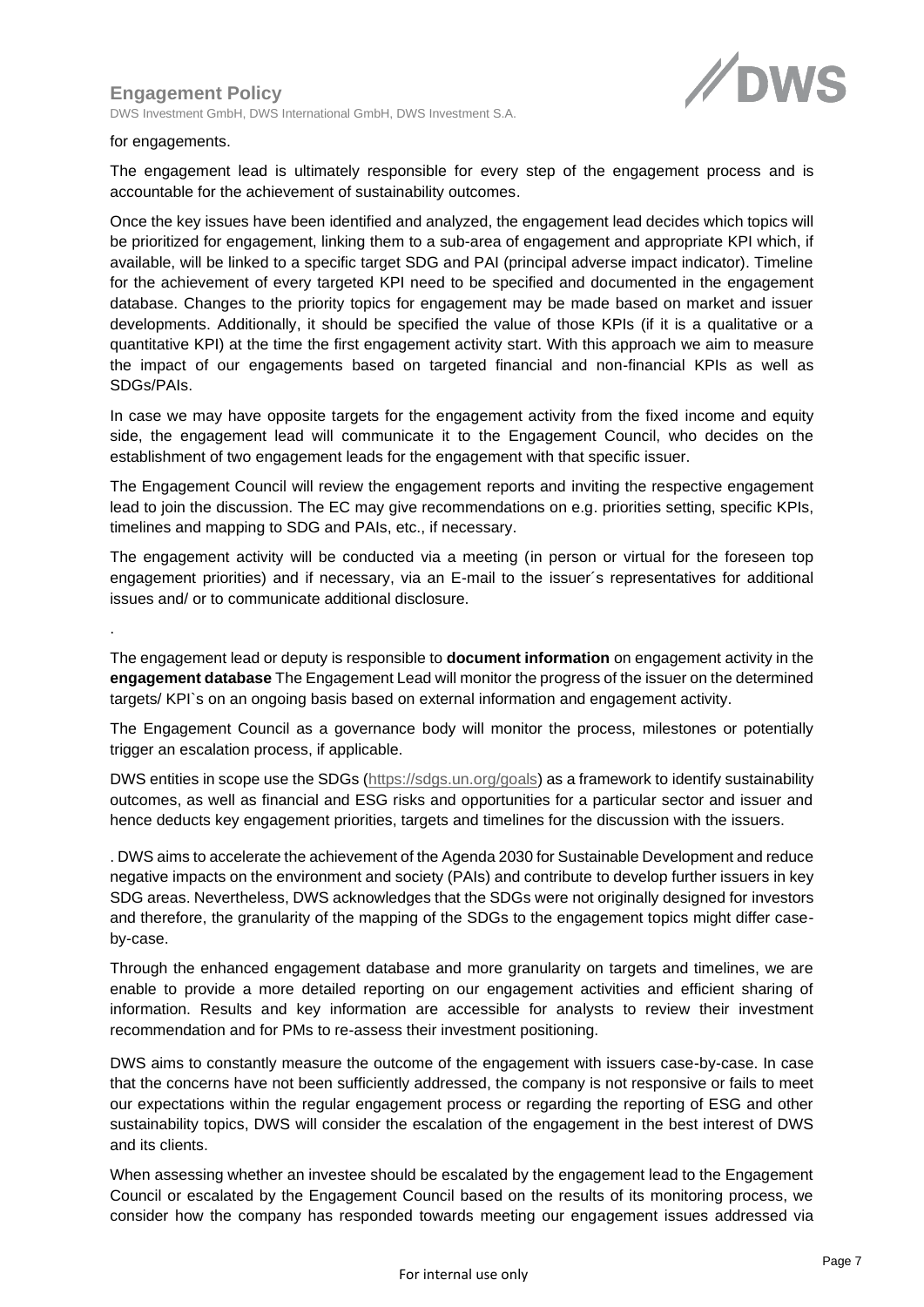

DWS Investment GmbH, DWS International GmbH, DWS Investment S.A.

individual engagement, thematic engagements or proxy voting, the circumstances which have led to our concern, the materiality of the potential negative impact for DWS and for the investee company and best practice standards, including national guidelines. Any explanation provided by the issuer on their lack of responsiveness, any pattern of concerns over a period and the likelihood of success are further determinants.

The Engagement Council will perform a review of engagement progress and engagement documentation and will then decide on next steps together with the respective engagement lead. We aim to choose the relevant escalation measure that we deem to be in the best interest of our clients. For example, as the last step of engagement, it may resort to a closing dialogue that comprises a final intensive discussion with the issuer prior to potentially escalating our concerns publicly if applicable. The very last step of the escalation process is to consider, where possible and applicable, to reduce or fully divest the issuer from our portfolios. One month after deadline/timeline set in the Engagement Database for the corresponding engagement, the Engagement Council will follow up with the engagement lead for feedback/ rationale. Depending on the feedback/rationale, the engagement lead may ask for an extension. If denied, escalation to the Engagement Council, who may undertake any or several of the following steps:

- 1. Letter to the Chair of the Board
- 2. Supporting and/or filing shareholder resolutions (where possible and feasible)<sup>2</sup>
- 3. In special circumstances, actively promote election of eligible director to supervisory board,
- 4. In special circumstance, take legal action, litigation
- 5. Closing engagement dialogue with the company, if deemed as unsuccessful by engagement lead

Therefore, escalation measures include shareholder meetings where we modify or withdraw resolutions from the ballot, provide additional information that prompts a change of our vote, attend a shareholder meeting in person or vote against management or propose resolution. Another strategy besides shareholder meetings is to engage with the board. We either enter in direct discussion with issuer board members or write to the board of the company to formalize our concerns and requests.

DWS annually publishes its "Active Ownership Report" on its website. In addition, DWS reports on its engagement process and voting policies to enable clients and investee companies to understand DWS's approach and expectations.

### **3.3. Instruments**

#### <span id="page-7-1"></span><span id="page-7-0"></span>**3.3.1. Corporate Governance and Proxy Voting Policy**

To have a stringent and consistent process in place, the Corporate Governance Center is constantly working on building a sound corporate governance framework, which is also integrated into a proprietary DWS Corporate Governance and Proxy Voting Policy which is reviewed on a yearly basis.

#### <span id="page-7-2"></span>**3.3.2. (Engagement) pre-/ post-season) letters to the investee companies**

At the beginning of the season, CGC sends the updated DWS Corporate Governance and Proxy Voting Policy to all the investees on the Core List (where voting rights are pooled with DWS Investment GmbH) along with a pre-season letter reflecting our key focus areas as well as the material changes in the DWS Corporate Governance and Proxy Voting Policy with regard to last year. At the end of the year, CGC send our individualized**/clustered** post-season letters to selected investees, where DWS had issues with particular items of their agenda and voted against management recommendations

#### <span id="page-7-3"></span>**3.3.3. Participation at the AGM in person/virtually with a statement**

As part of our engagement strategy, a member of the Corporate Governance Center or analysts/portfolio managers may choose to join a general or extraordinary annual meeting in person or virtually to give a speech or submit a statement with questions/concerns.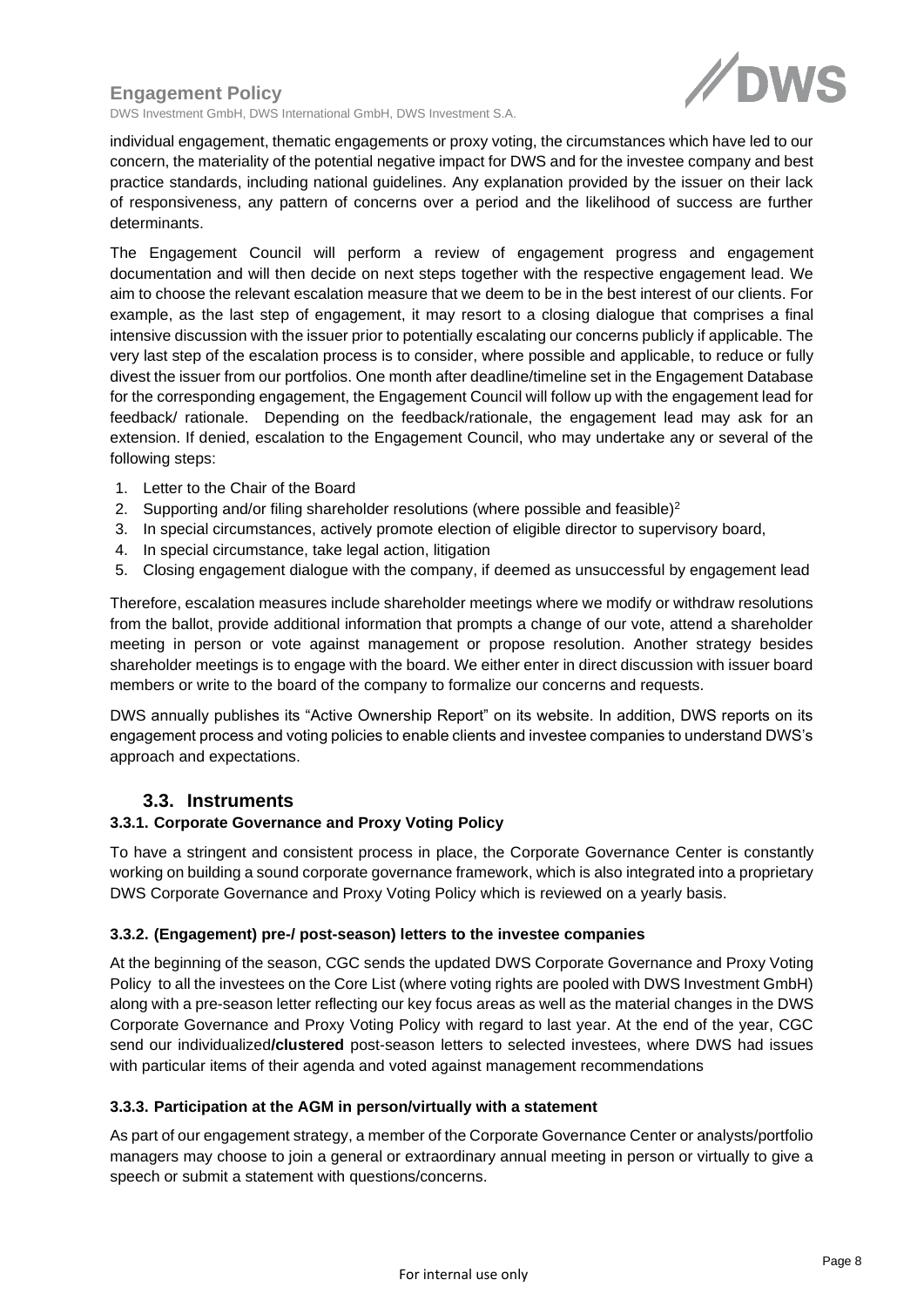

# <span id="page-8-0"></span>**4. ROLES AND RESPONSIBILITIES**

We expect all IPs (investment professionals) to integrate engagement activity and/ or engagement input into their investment process to the best possible extent.

The EC (as described below) is responsible for the quality checks of the entries in the engagement database..

# <span id="page-8-1"></span>**4.1. Review by the Engagement Council (EC)**

The EC analyses, assesses, discusses and if necessary, escalates single engagement cases with issuers based on DWS Focus and Strategic Engagement lists. The EC reviews the issuer and engagement activities if KPIs and/or targets or other criteria have not been met in a predefined timeframe.

Furthermore, the Council regularly reviews the Strategic, Focus and Core list on an ad hoc/ quarterly basis.

The Members exercise the EC's mandate in due consideration of Deutsche Bank's Code of Conduct and under considerations of applicable rules and regulations, in particular the Acting in Concert.

# <span id="page-8-2"></span>**5. CONFLICTS OF INTEREST**

As a global asset manager and financial services provider, conflicts of interest are inherent to DWS's business. It is essential that DWS is able to identify actual or potential conflicts of interest and manage them fairly and appropriately, including preventing any conflict of interest which could adversely affect the interests of a client.

Internal conflicts of interest are defined as those that arise between:

- DWS and one or more Clients:
- an Employee and a Client;
- a Third Party Representative and a Client;
- two or more Clients in the context of the provision of services by the DWS to those Clients;
- individual Employees of DWS;
- a Shareholder and DWS;
- DWS and/or DWS Entity and/or Deutsche Bank AG and/or DB Group Entities;
- a Third Party Representative and DWS; or DWS and its Vendors

The Management Board of DWS Investment GmbH is responsible for putting a framework in place and implementing systems, controls and procedures to identify, escalate and manage conflicts of interest. Every employee, however, is responsible for identifying and escalating potential conflicts of interest so that they may be appropriately managed and resolved.

The failure to identify, escalate and appropriately manage actual or potential conflicts of interest and to comply with relevant rules may expose DWS and its employees to fines, penalties, judgments, damages, and settlements related to regulatory or legal actions and may result in damage to DWS's reputation and a general loss of trust.

DWS differentiates between an actual Conflict of Interest (i.e. a Conflict of Interest that has arisen) and a potential Conflict of Interest. It also includes a perceived Conflict of Interest (i.e. a situation which may give rise to the perception of a Conflict of Interest), even where a Conflict of Interest may not in fact exist.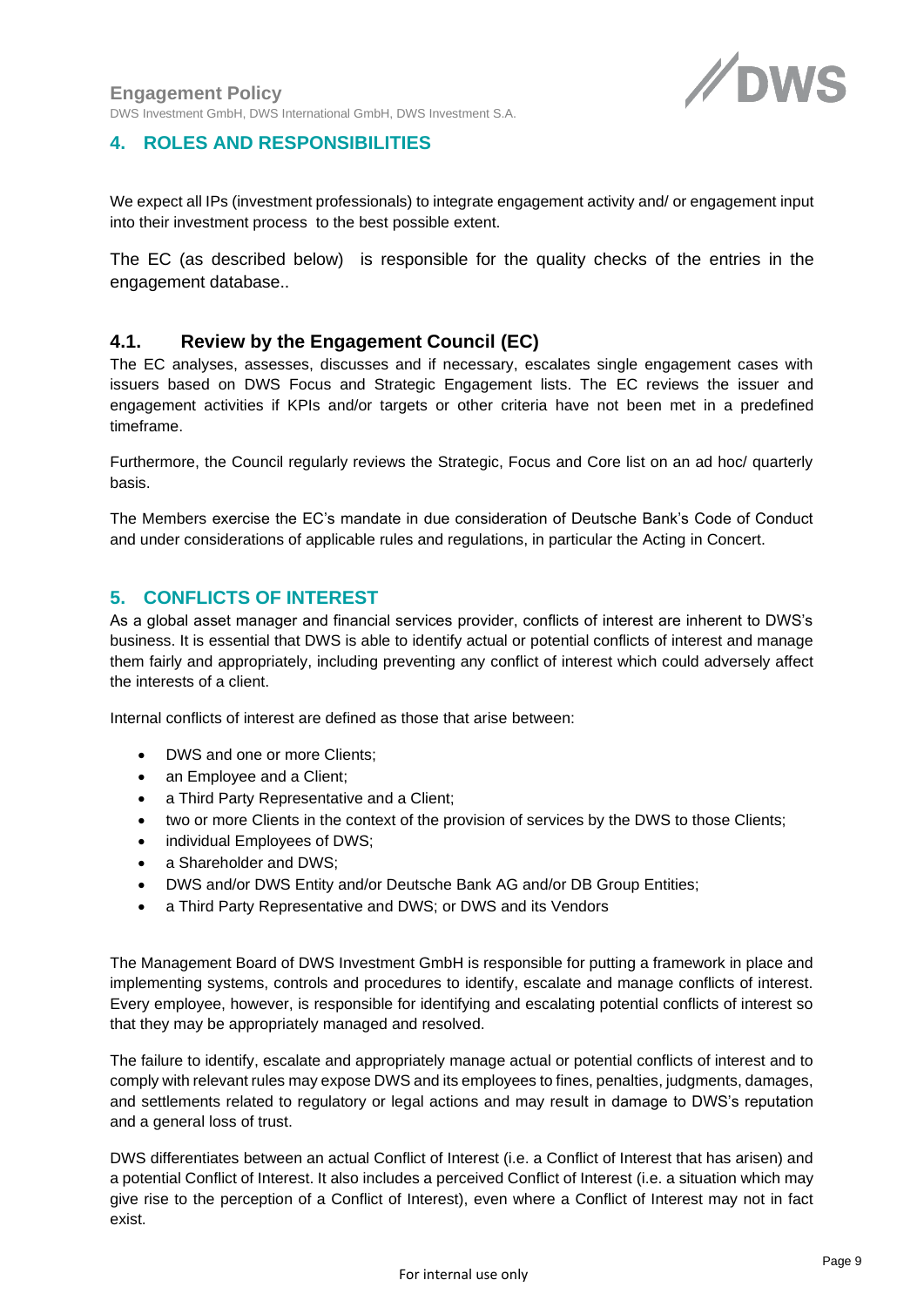

DWS Investment GmbH, DWS International GmbH, DWS Investment S.A.

DWS maintains and operates organizational, procedural, and administrative arrangements designed to identify and manage actual or potential conflicts of interest. In particular, DWS's Conflict of Interest Register includes details on the conflict in question as well as mitigation measures.

The Conflicts of Interest Register is a register of the types of conflicts of interest of that have arisen or may arise in relation to regulated services or activities. Additionally, the Conflicts of Interest Register identifies and records conflicts, which can emerge because of being a member of the DB Group or from the structure of the DWS Group. The information contained within the Conflicts of Interest Register facilitates the effective identification, escalation and management of potential conflicts of interest and provides a basis for the training of employees.

Reasons for potential conflicts are discussed in the following sections.

# <span id="page-9-0"></span>**5.1. Exposure to the same investee company in particular fixed income and equity investment strategies**

- Since meetings with issuers are notified to both the fixed income and equity platforms, analysts from both sides can participate in engagement meetings/calls if relevant for their investment decision. In case of different expectations from an equity and fixed income perspective on issues to be raised during the engagement activity, two separate meetings will be organized.
- Voting decisions of particular significance for a company. In these cases, our Proxy Voting Group (PVG) is the ultimate decision-making body.

# <span id="page-9-1"></span>**6. SECURITIES LENDING AND VOTING**

Our standard policy for our actively managed funds is to exercise the voting rights also for all stocks that are part of our lending program, whereby we recall stocks in a systematic manner and in time for voting based on the relevant record dates. We recall stocks in a systematic manner, where we have identified critical issues with a given company and/or we plan to attend the annual shareholders' general meeting ("AGM") in person.

It may happen that DWS has to restrict lending of and/or recall securities that are out on loan in order to vote at the AGM. In such cases, the Securities Lending Team monitors securities on loan and ensures that shares are recall on time. For this decision, DWS considers the following factors. First, subject of the vote and its materiality, second funds' individual and/or aggregate equity investment in a company, and the probability that voting the funds' shares will affect the voting outcome at the AGM.

For passive portfolios we do not lend entire positions so we can vote on items where the full weight of holdings is not required. In relation to passive investments, the team will only recall all stocks ahead of a vote if there is a stipulation in the voting item that requires the full weight of a holding to be voted on."

# <span id="page-9-2"></span>**7. ASSOCIATED POLICIES AND DOCUMENTS**

DWS's approach to Responsible Investments in general and ESG Integration in particular has been outlined in DWS Responsible Investment Statement and its currently governing Responsible Investment Framework, as applicable. This statement introduces our position on central aspects, formulates corresponding principles that guide our investment, engagements with companies, and provides a reference on how these principles influence DWS's voting decisions. Lastly, it explains briefly, how we implement our philosophy and where we stand on controversial issues.

Apart from the ESG Integration Policy for Active Investment Management, we frame this philosophy through the policies (available on dws.com website):

#### **1. Corporate Governance and Proxy Voting Policy DWS Investment GmbH**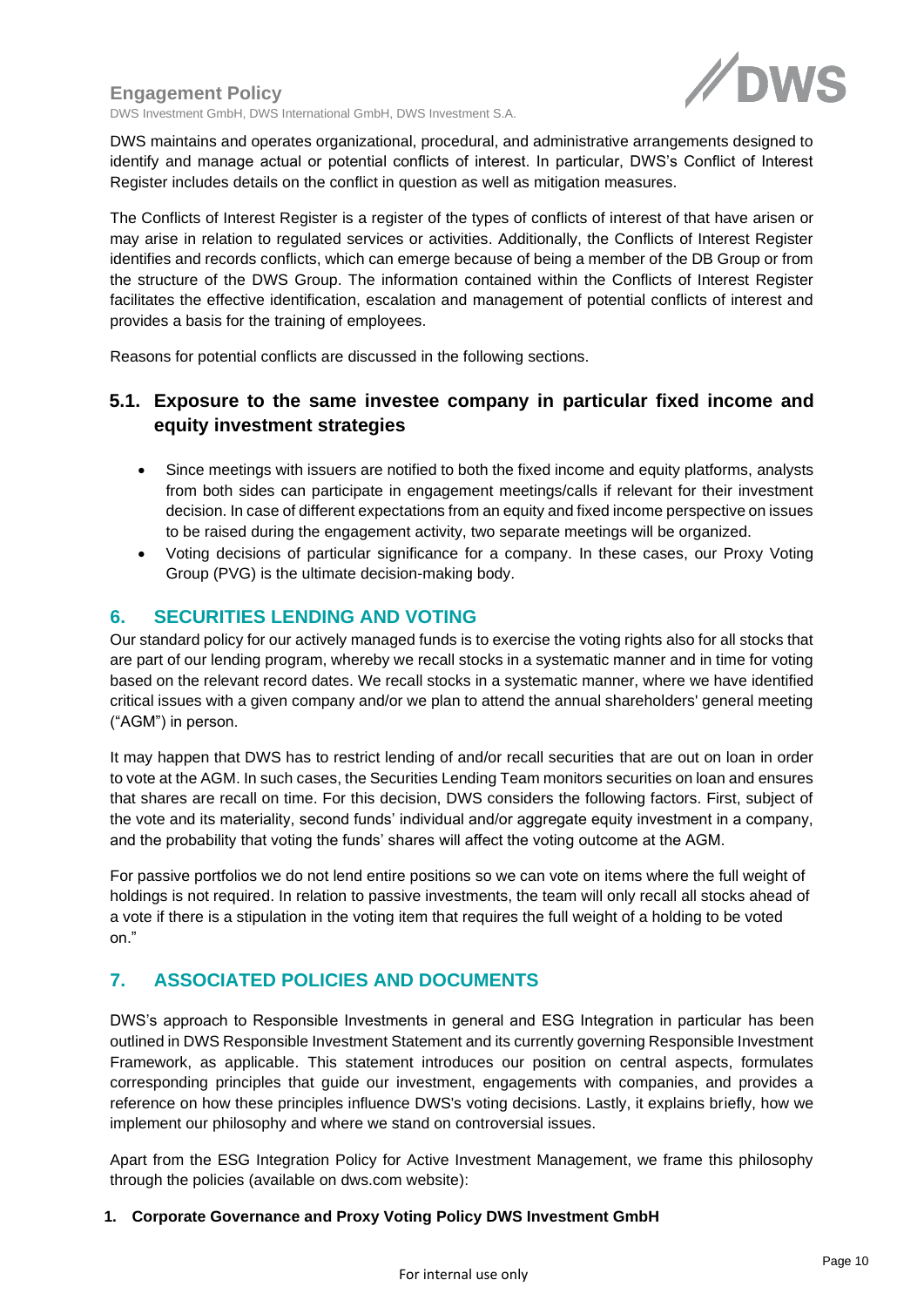

DWS Investment GmbH, DWS International GmbH, DWS Investment S.A.

- **2. Controversial Conventional Weapon Policy**
- **3. ESG Integration Policy for Active Investment Management**
- **4. Compliance Statement to the UK Stewardship Code.**
- **5. DWS Annual Stewardship Report / Active Ownership Report**
- **6. DWS Climate Report**

# <span id="page-10-0"></span>**8. APPLICABLE PRINCIPLES**

Principles guiding our Engagement Policy are:

**1. The UN Global Compact**

[\(https://www.unglobalcompact.org/what-is-gc/mission/principles\)](https://www.unglobalcompact.org/what-is-gc/mission/principles)

- **2. The OECD Guidelines for Multinational Corporations** [\(http://www.oecd.org/corporate/mne/1922428.pdf\)](http://www.oecd.org/corporate/mne/1922428.pdf)
- **3. Cluster Munitions Convention** [\(http://www.clusterconvention.org/the-convention/operative-commitments/\)](http://www.clusterconvention.org/the-convention/operative-commitments/)
- **4. IIRC integrated Reporting Framework** [\(http://integratedreporting.org/wp-content/uploads/2015/03/13-12-08-THE-](http://integratedreporting.org/wp-content/uploads/2015/03/13-12-08-THE-INTERNATIONAL-IR-FRAMEWORK-2-1.pdf)[INTERNATIONAL-](http://integratedreporting.org/wp-content/uploads/2015/03/13-12-08-THE-INTERNATIONAL-IR-FRAMEWORK-2-1.pdf) [IR-FRAMEWORK-2-1.pdf\)](http://integratedreporting.org/wp-content/uploads/2015/03/13-12-08-THE-INTERNATIONAL-IR-FRAMEWORK-2-1.pdf)
- **5. CERES**

[\(https://www.ceres.org/\)](https://www.ceres.org/)

- **6.** Additionally since 2008 we have been a signatory and abide by the **UN-supported Principlesfor Responsible Investment (PRI)**. [\(https://www.unpri.org/about/the-six-principles\)](https://www.unpri.org/about/the-six-principles)
- **7.** This Engagement Policy incorporates relevant elements of **Shareholders' Rights Directive II** as understood by us. Additional information on voting behaviour, explanation of the most significant votes, use of proxy advisors and disclosure of arisen conflicts of interests (and how DWS has dealt with them in connection with the engagement activities will be provided annually as part of the Active Ownership Report.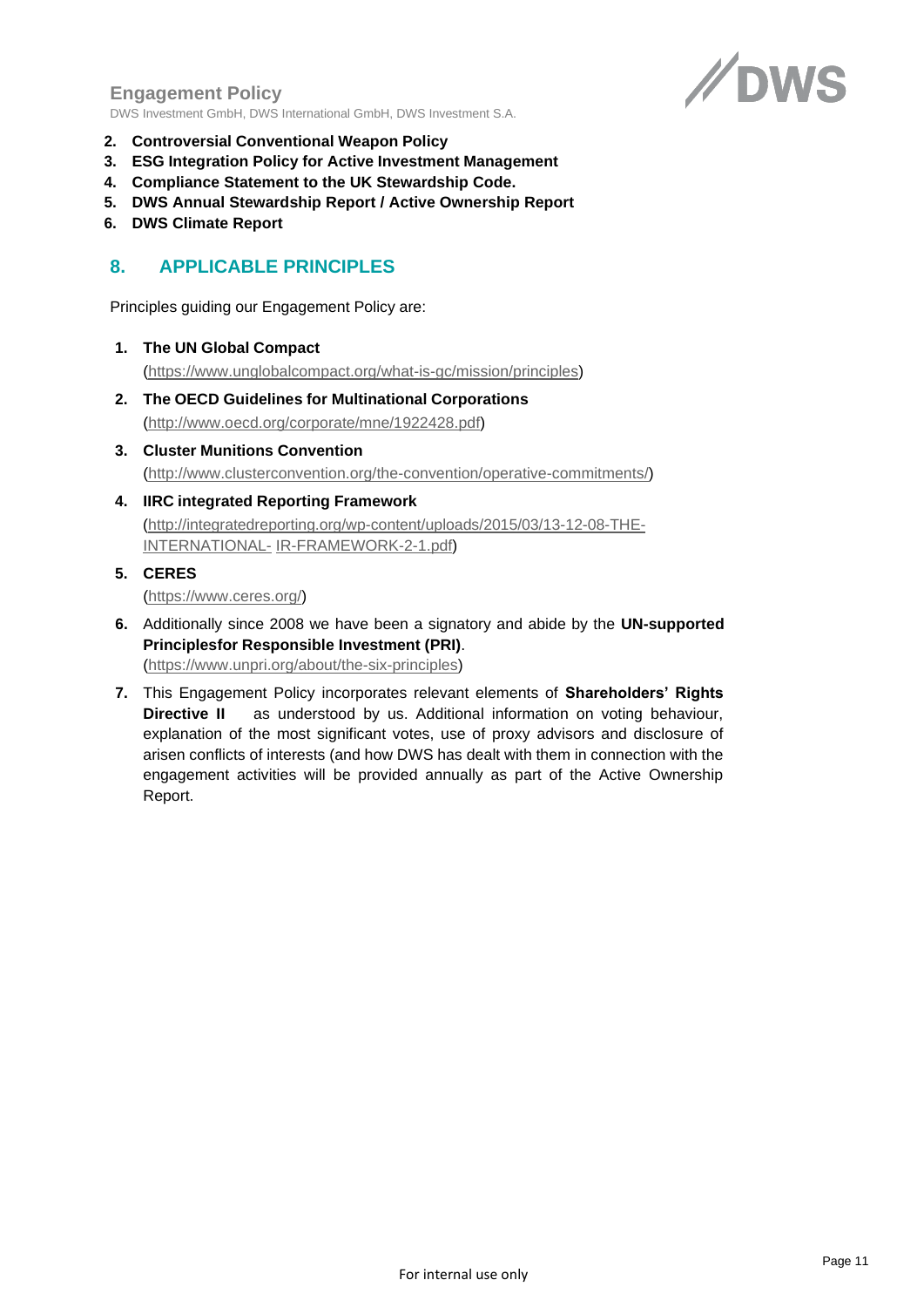DWS Investment GmbH, DWS International GmbH, DWS Investment S.A.



# <span id="page-11-0"></span>**9. GLOSSARY**

| <b>Term</b>                          | <b>Definition</b>                                                                                                                                                                                              |
|--------------------------------------|----------------------------------------------------------------------------------------------------------------------------------------------------------------------------------------------------------------|
| <b>AGM and EGM</b>                   | Annual General Meeting and Extraordinary General Meeting, respectively                                                                                                                                         |
| <b>CTRR</b>                          | Climate and Transition Risk Rating (incl Carbon Transition Risk and Water Risk)                                                                                                                                |
| <b>CGC</b>                           | <b>Corporate Governance Center</b>                                                                                                                                                                             |
| EC                                   | <b>Engagement Council</b>                                                                                                                                                                                      |
| <b>ESG</b>                           | Environmental, Social, Governance                                                                                                                                                                              |
| <b>ESG Gatekeeper</b>                | Designated ESG specialist within an investment team                                                                                                                                                            |
| <b>ETF</b>                           | <b>Exchange Traded Funds</b>                                                                                                                                                                                   |
| <b>GSC</b>                           | <b>Group Sustainability Council</b>                                                                                                                                                                            |
| <b>Norm</b>                          | Detect non-compliance with international norms with significant impact on                                                                                                                                      |
| Rating                               | communities / environment.                                                                                                                                                                                     |
| <b>NGO</b>                           | Non-Governmental Organisation                                                                                                                                                                                  |
| <b>Issuer/ Investee</b>              | The company we undertake our engagement activity (e.g. dialogue, proxy voting,                                                                                                                                 |
| Company                              | $etc.$ )                                                                                                                                                                                                       |
| IP                                   | "investment professionals" defined as Analysts and Portfolio Managers                                                                                                                                          |
| <b>PRI</b>                           | Principles for Responsible Investment                                                                                                                                                                          |
| <b>PVG</b>                           | <b>Proxy Voting Group</b>                                                                                                                                                                                      |
| <b>SASB</b>                          | <b>Sustainability Accounting Standards Board</b>                                                                                                                                                               |
| <b>SDG</b>                           | Sustainable Development Goals                                                                                                                                                                                  |
| <b>SynRating</b>                     | Also known as DWS ESG Rating; measures absolute and relative (best-in-class)<br>ESG quality across ESG facets of corporations or Sovereigns. E/F = lower quartile<br>laggards, $A/B =$ upper quartile leaders. |
| <b>Sustainability</b><br><b>Risk</b> | For a definition, please refer to the final BaFin Guidance notice as well as DWS<br>internal policy on Sustainability Risk management (on the policy portal)                                                   |